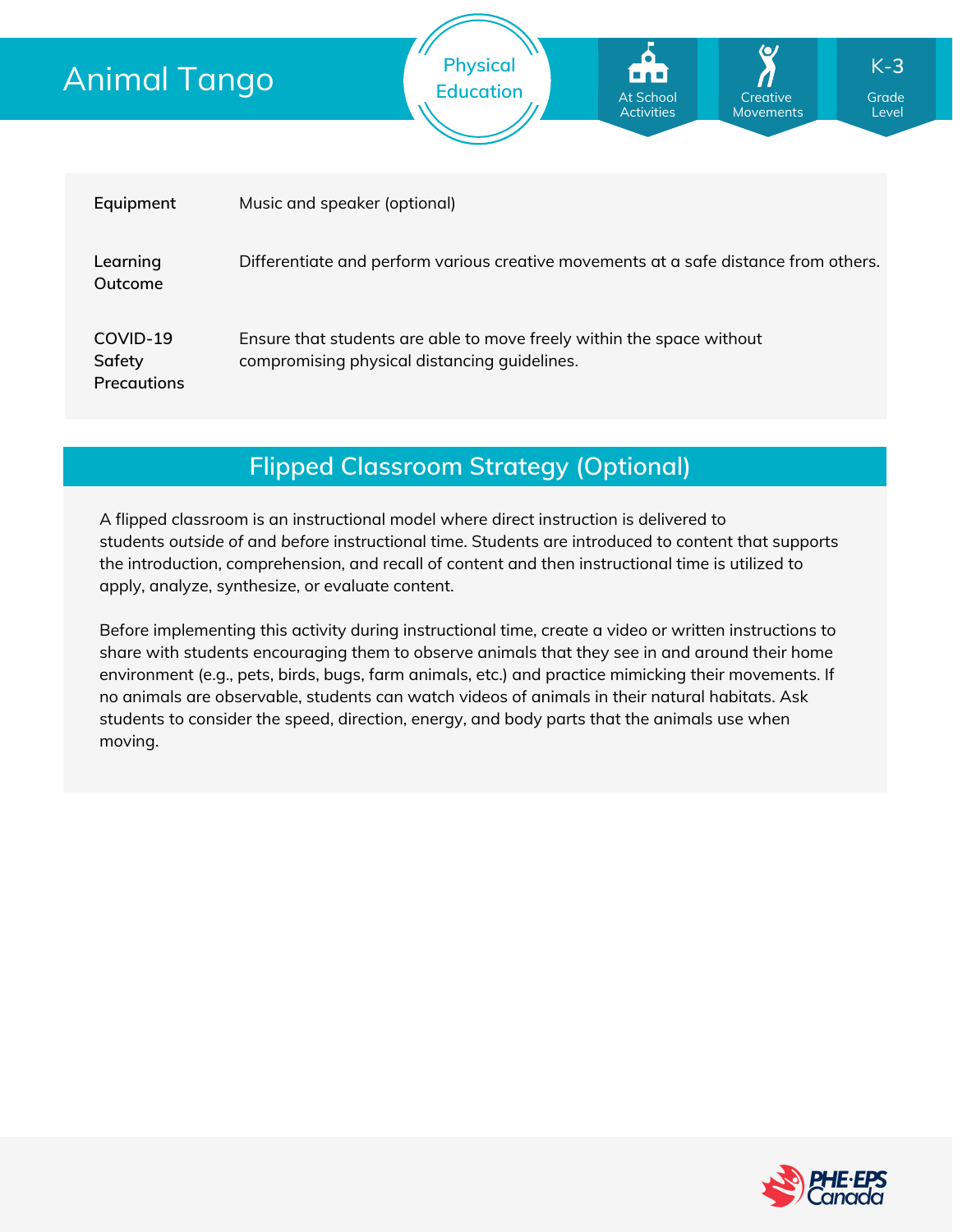# Animal Tango

**Physical Education Grade** At School **Grade** Creative Grade

## **Activity Description**

Encourage students to spread out in a large open space. As a large group, ask students to think of different types of animals and their movements. Consider the speed, direction, energy, and body parts that the animals use when moving. If utilizing a flipped classroom approach, remind students to apply what they learned or reviewed in the video or written instructions.

Call out various types of animals (e.g., frog, snake, rabbit, fly, cat, bear, etc.) and ask students to move their body in the open space around them to mimic the animals. If students need support coming up with movements, provide question prompts to support students (e.g., What parts of the body does a frog use to move? How many legs or arms does a frog use to move? If using music, encourage students to perform the movements at the same beat or tempo of the song. For older students, consider calling out descriptive words (e.g., strong, fast, jump, slither, etc.) and have students choose an animal to mimic that aligns with the word. Ask students to share the animal they chose to mimic.

## **Physical Education Competencies Reflection Questions**



#### **MOVE**

**Develop psychomotor skills, tactics, and strategies that facilitate a variety of physical activities across diverse environments.**

## **THINK**

**Develop cognitive skills and strategies for a variety of movement contexts that facilitate critical thinking, decision making, and problem solving.**



#### **FEEL**

**Develop affective skills and strategies that facilitate healthy and safe relationships with themselves, with others, and with their environment.**

#### **ACT**

**Practice behaviour skills and strategies that facilitate movement competence and confidence.**



Reflection is important to support learning during physical education. Consider asking students the reflection questions below and discuss the answers together.

- *What different movements did you use when you were mimicking different animals?*
- *Why is it important for humans and animals to move their body?*



Level

K-**3**

**Creative** Movements

At School Activities